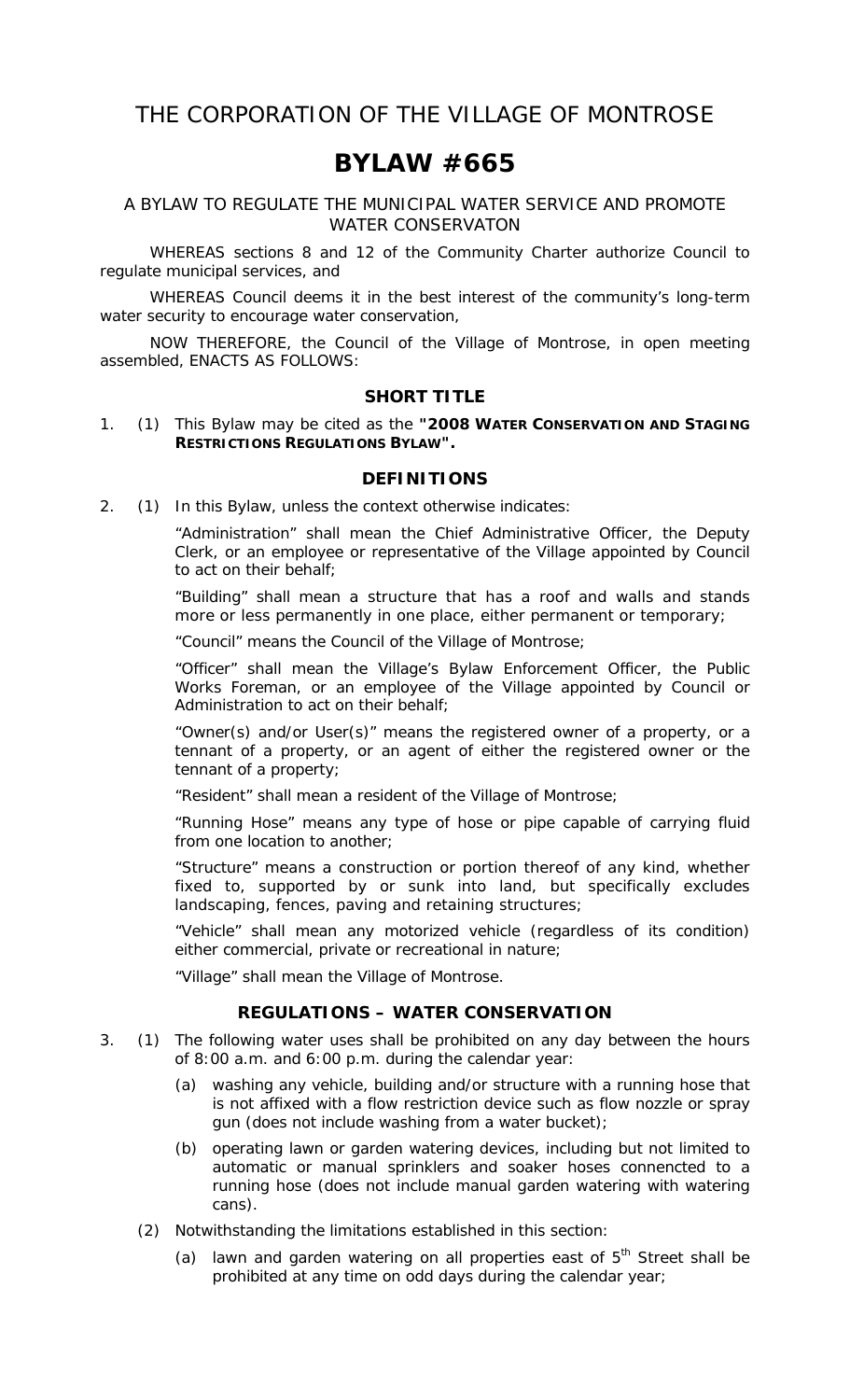- (b) lawn and garden watering on all properties west of  $5<sup>th</sup>$  Street shall be prohibited at any time on even days during the calendar year;
- (c) lawn and garden watering shall be prohibited throughout the Village on the 31 $\mathrm{st}$  of any month;
- (d) Owner(s) and/or User(s) are permitted to utilize a maximum of one (1) lawn or gardening watering device, at any specific time (does not include manual garden watering with watering cans).
- (3) Subject to all other limitations and restrictions specified in this Bylaw:
	- (a) lawn and garden sprinkling with automated underground sprinklers shall be limited to the period between 12:00 a.m. and 4:00 a.m. on permitted days;
	- (b) lawn and garden sprinkling using any device other than an automated underground sprinkler shall be limited to the periods between 6:00 a.m. and 8:00 a.m. and 6:00 p.m. and 8:00 p.m. on permitted days;
	- (c) Owners and/or Users of a property equipped with automated underground sprinklers shall not be permitted to use any other lawn or garden watering device.

#### **REGULATIONS – STAGING RESTRICTIONS**

- 4. (1) At any time, Council may, by resolution, impose the following water staging restrictions in addition to the regulations set forth in this bylaw.
	- (a) **Stage I**  Voluntary conservation among all Owners and/or Users that further reduces the water conservation regulations as follows:
		- (i) Total ban of water uses outlined in Section  $3(1)(a)$ ;
		- (ii) Further restrictions to limitations provided in Section  $3(3)(a,b)$  and c) that reduces underground sprinkling time from 12:00 a.m. to 2:00 a.m. and that reduces lawn and garden sprinkilng times from 6:00 a.m. to 7:00 a.m. and 6:00 p.m. to 7:00 p.m.;
		- (iii) Further restrictions to limitations provided in Section 3(1), 3(3) and 7(1) at the discretion of Council.
	- (b) **Stage II** Regulatory control among all Owners and/or Users that further reduces the water conservation regulations as follows:
		- (i) Total ban of water uses outlined in Section  $3(1)(a)$ ;
		- (ii) Further restrictions to limitations provided in Section  $3(3)(a,b)$  and c) that reduces underground sprinkling time from 12:00 a.m. to 2:00 a.m. and that reduces lawn and garden sprinkilng times from 6:00 a.m. to 7:00 a.m. and 6:00 p.m. to 7:00;
		- (iii) Further restrictions to limitations provided in Sections 3(1), 3(3) and 7(1) at the discretion of Council.
	- (c) **Stage III** Regulatory control among all Owners and/or Users that completely bans activities identified in Sections 3(1), 3(3) and 7(1).

#### **REGULATIONS – GENERAL**

- 5. (1) No person shall install, replace, repair, or upgrade an underground sprinkler system without first having received a Permit issued pursuant to Village of Montrose Underground Sprinkler System Regulation Bylaw(s).
	- (2) Automatic sprinkling systems installed after the adoption of this Bylaw shall be fitted with a rain sensing device, equipped with a flow meter and equipped with a backflow preventing device.
	- (3) All underground sprinkling systems shall be connected to the water system at a point inside a principal residence or accessory building of the property.
	- (4) All underground sprinkling system components shall be situated entirely within the property boundaries of an Owner and/or User.

#### **EXEMPTIONS**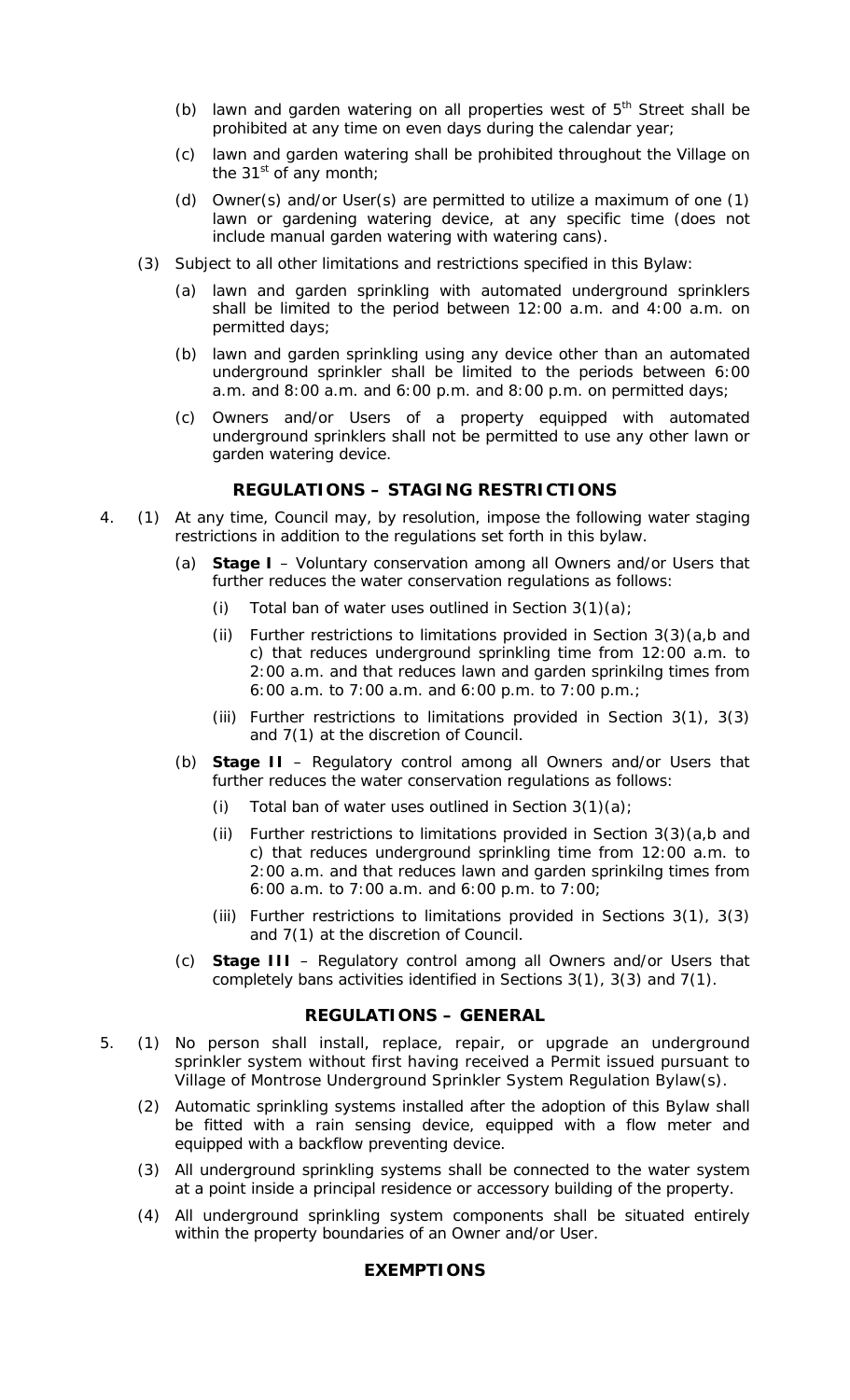- 6. (1) If an Owner and/or User requires an exemption from either water conservation or staging restrictions regulation established in this Bylaw, such owner shall submit a written request directly to Administration. That written request must state the time, duration and reason for the exemption.
	- (2) Administration, at its sole discretion, may grant an exemption from either the water conservation or staging restrictions regulation established in this Bylaw. Any notice that Administration grants in respect to approving a requested exemption shall state the time, duration and purpose of the exemption.
	- (3) Until such a time that Administration has granted an exemption from the written request, an Owner and/or User must not operate as to their requested exemption.
- 7. (1) The following municipal parks and outdoor facilities located within the shall be exempt, unless restricted by Council in either 4(a,b, or c), from the water conservation measures established in this Bylaw:
	- (a) Montrose Ball Park,
	- (b) The municipal spray park located in Montrose Park, and
	- (c) Memorial Park.

#### **ENFORCEMENT – GENERAL**

- 8. (1) When an Officer becomes aware that water is being used on a property in contravention of the water regulations of this Bylaw, the Officer shall issue a First Warning to the Owner and/or User on, or similar to, the form prescribed in Schedule 'A' attached to and forming part of this Bylaw.
	- (2) When an Officer becomes aware that water is being used on a property in contravention of the water regulations of this Bylaw, and a First Warning pursuant to this section has been issued to the Owner and/or User within the preceeding year (12 months), the Officer shall issue a Second Warning to the Owner and/or User on, or similar to, the form prescribed in Schedule 'B' attached to and forming part of this Bylaw.
	- (3) An Owner and/or User may dispute any warning issued to them by written submission directed to the Administration within one (1) week of the date listed on the warning. Upon receiving the dispute, Administration may, at it's sole discresion, either confirm or revoke that warning.
	- (4) When an Officer becomes aware that water is being used on a property in contravention of the water regulations of this Bylaw, and a Second Warning pursuant to this section has been issued to the Owner and/or User within the preceeding year (12 months), an Owner and/or User shall be deemed guilty of an infraction and therefore be liable to the penalties hereinafter provided.
	- (5) When an Officer becomes aware that water is being used on a property in contravention of the water regulations of this Bylaw, and the Owner and/or User has been convicted of an infraction within the preceeding year (12 months), an Owner and/or User shall be deemed guilty of an additional infraction and therefore be liable to the penalties hereinafter provided.
	- (6) When an Owner and/or User has been deemed guilty of an infraction, the Village shall send a Notice of Bylaw Contravention to the Owner and/or User, which outlines the infraction(s), the imposed penality and the appeal process. A Notice of Bylaw Contravention that is delivered by mail is deemed to have been delivered on the date that it was mailed.
	- (7) Owner(s) and/or User(s) that has previously been issued either a warning, on been deemed guilty of an infraction, and have not contravened this Bylaw within a period of one year (12 months) from the date of that warning or infraction, will be issued a First Warning upon the Owner(s) and/or User(s) next offence.
- 9. (1) At the beginning of each month, the Village shall post all offences of this Bylaw on the Post Office Bulletin Board on, or similar to, the form prescribed in Schedule 'C' attached to and forming part of this Bylaw. The posting may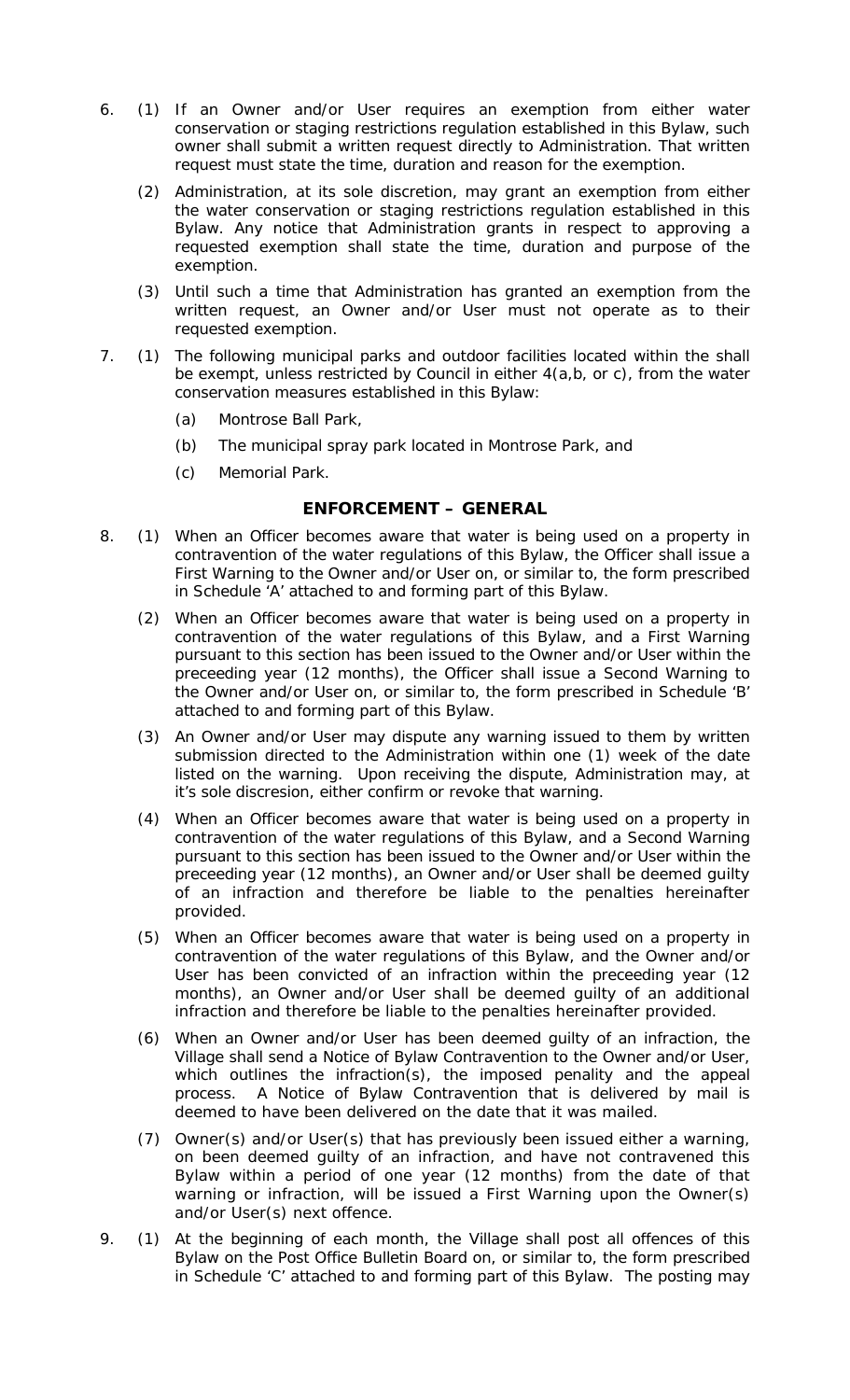contain the the name and location of the Owner and/or User in contravention of the Bylaw, their current status in respect to warnings and their infraction.

#### **PENALTY**

- 10. (1) An Owner and/or User found guilty of an infraction set out in the regulation, section, or subsection established in this Bylaw shall be liable upon summary conviction to a fine of FIVE HUNDRED dollars (\$500) and may be subjected to such bylaw enforcement measures as authorized in Part 8 of the *Community Charter*.
	- (2) Any additional costs incurred by the Village in carrying out the actions set forth above may be recoverable by the Village.

#### **ENACTMENT and REPEAL**

- 11. (1) If any section, subsection, sentence, clause or phrase of this Bylaw is for any reason held to be invalid by the decision of any court of competent jurisdiction, the invalid portion shall be severed and the part that is invalid shall not affect the validity of the remainder.
	- (2) This Bylaw shall come into full force and effect on the final adoption thereof.
	- (3) Bylaw #608 is hereby repealed.

READ A FIRST TIME  $R$  and  $R$  and  $R$  and  $R$  this 03<sup>rd</sup> day of March, 2008 READ A SECOND TIME  $R$  and  $R$  this 03<sup>rd</sup> day of March, 2008 READ A THIRD TIME  $R$  and  $R$  this 03<sup>rd</sup> day of March, 2008 RECONSIDERED AND FINALLY ADOPTED this  $17<sup>th</sup>$  day of March, 2008

 $\frac{1}{2}$  ,  $\frac{1}{2}$  ,  $\frac{1}{2}$  ,  $\frac{1}{2}$  ,  $\frac{1}{2}$  ,  $\frac{1}{2}$  ,  $\frac{1}{2}$  ,  $\frac{1}{2}$  ,  $\frac{1}{2}$  ,  $\frac{1}{2}$  ,  $\frac{1}{2}$  ,  $\frac{1}{2}$  ,  $\frac{1}{2}$  ,  $\frac{1}{2}$  ,  $\frac{1}{2}$  ,  $\frac{1}{2}$  ,  $\frac{1}{2}$  ,  $\frac{1}{2}$  ,  $\frac{1$ Mayor Corporate Officer

Certified a true copy of Bylaw #665, as adopted

\_\_\_\_\_\_\_\_\_\_\_\_\_\_\_\_\_\_\_\_\_\_\_\_\_\_\_\_\_\_\_\_\_\_\_\_\_\_\_ Corporate Officer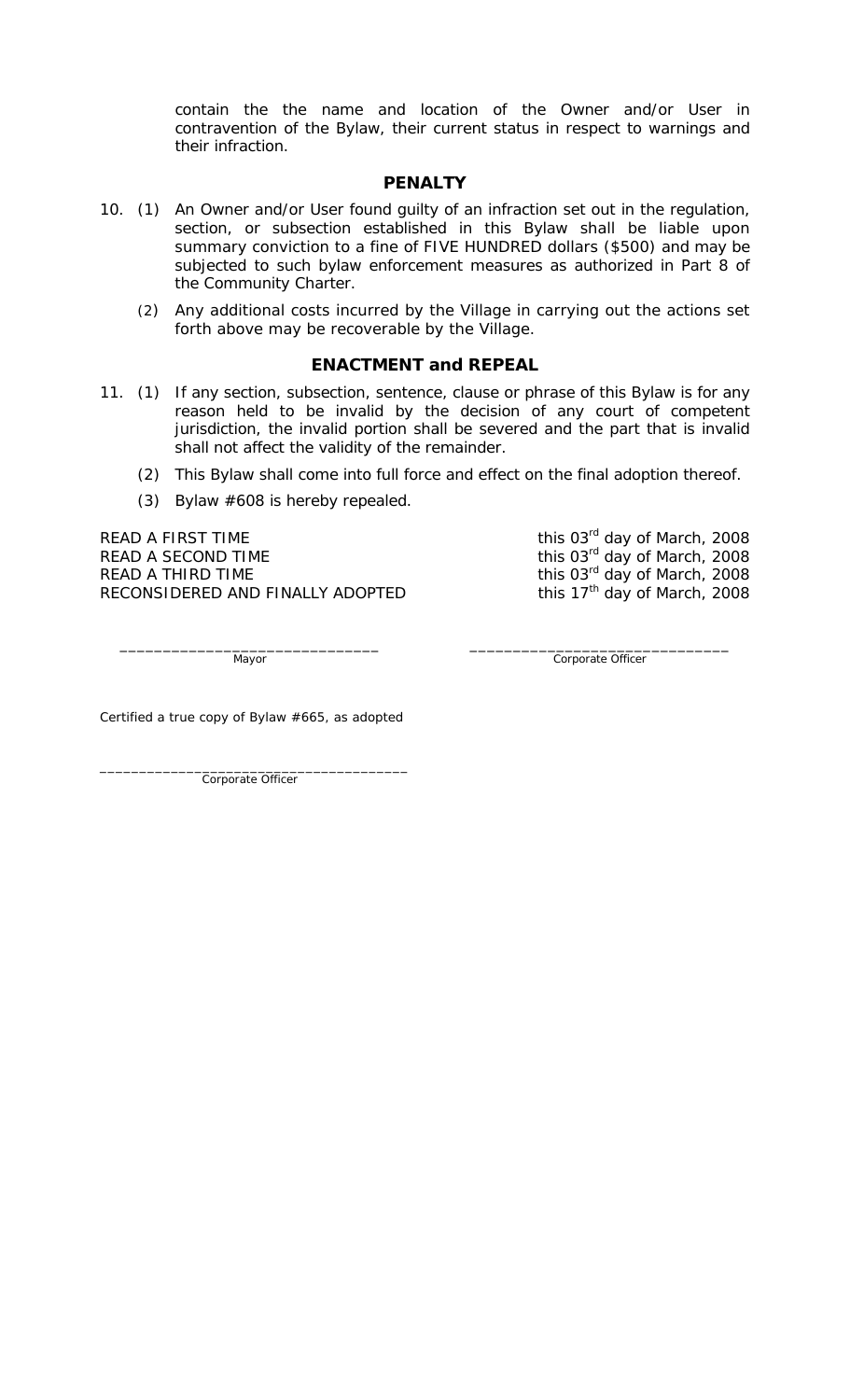## **BYLAW #665**

## **SCHEDULE 'A'**

## **COMMUNITY WATER CONSERVATION**

# **WATER SERVICE BYLAW INFRACTION FIRST WARNING**

PROPERTY ADDRESS: (address of the property) OWNER: (name of registered owner) INFRACTION: (description of the water regulation infraction) TIME OF INFRACTION: (date and time of the infraction)

**Water conservation is a community priority. Please take notice of the water conservation regulations printed on the reverse side of this notice. Repeated infractions may result in the municipality imposing a fine of FIVE HUNDRED dollars (\$500.00).** 

**Thank you for your understanding and cooperation.** 

Date of Issue

 $\frac{1}{2}$  ,  $\frac{1}{2}$  ,  $\frac{1}{2}$  ,  $\frac{1}{2}$  ,  $\frac{1}{2}$  ,  $\frac{1}{2}$  ,  $\frac{1}{2}$  ,  $\frac{1}{2}$  ,  $\frac{1}{2}$  ,  $\frac{1}{2}$  ,  $\frac{1}{2}$  ,  $\frac{1}{2}$  ,  $\frac{1}{2}$  ,  $\frac{1}{2}$  ,  $\frac{1}{2}$  ,  $\frac{1}{2}$  ,  $\frac{1}{2}$  ,  $\frac{1}{2}$  ,  $\frac{1$ Notice delivered / Posted on location

 $\frac{1}{2}$  ,  $\frac{1}{2}$  ,  $\frac{1}{2}$  ,  $\frac{1}{2}$  ,  $\frac{1}{2}$  ,  $\frac{1}{2}$  ,  $\frac{1}{2}$  ,  $\frac{1}{2}$  ,  $\frac{1}{2}$  ,  $\frac{1}{2}$  ,  $\frac{1}{2}$  ,  $\frac{1}{2}$  ,  $\frac{1}{2}$  ,  $\frac{1}{2}$  ,  $\frac{1}{2}$  ,  $\frac{1}{2}$  ,  $\frac{1}{2}$  ,  $\frac{1}{2}$  ,  $\frac{1$ Bylaw Enforcement Officer/Public Works Foreman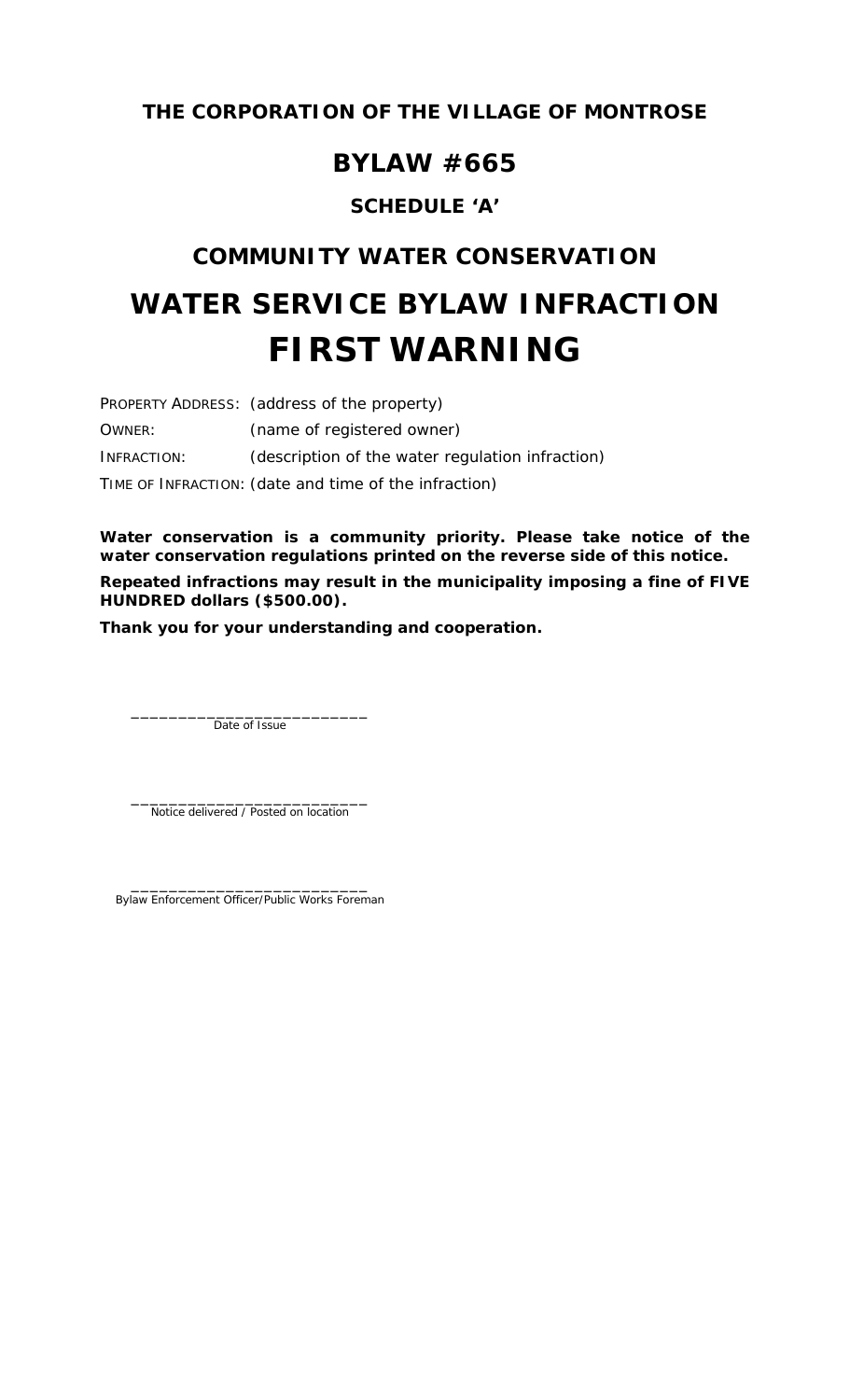## **BYLAW #665**

## **SCHEDULE 'B'**

## **COMMUNITY WATER CONSERVATION**

# **WATER SERVICE BYLAW INFRACTION SECOND WARNING**

PROPERTY ADDRESS: (address of the property) OWNER: (name of registered owner) INFRACTION: (description of the water regulation infraction) TIME OF INFRACTION: (date and time of the infraction)

**Water conservation is a community priority. Please take notice of the water conservation regulations printed on the reverse side of this notice. This is the second water regulation infraction warning issued. A further infraction will result in a fine of FIVE HUNDRED dollars (\$500.00).** 

**Thank you for your understanding and cooperation.** 

Date of Issue

 $\frac{1}{2}$  ,  $\frac{1}{2}$  ,  $\frac{1}{2}$  ,  $\frac{1}{2}$  ,  $\frac{1}{2}$  ,  $\frac{1}{2}$  ,  $\frac{1}{2}$  ,  $\frac{1}{2}$  ,  $\frac{1}{2}$  ,  $\frac{1}{2}$  ,  $\frac{1}{2}$  ,  $\frac{1}{2}$  ,  $\frac{1}{2}$  ,  $\frac{1}{2}$  ,  $\frac{1}{2}$  ,  $\frac{1}{2}$  ,  $\frac{1}{2}$  ,  $\frac{1}{2}$  ,  $\frac{1$ Notice delivered / Posted on location

 $\frac{1}{2}$  ,  $\frac{1}{2}$  ,  $\frac{1}{2}$  ,  $\frac{1}{2}$  ,  $\frac{1}{2}$  ,  $\frac{1}{2}$  ,  $\frac{1}{2}$  ,  $\frac{1}{2}$  ,  $\frac{1}{2}$  ,  $\frac{1}{2}$  ,  $\frac{1}{2}$  ,  $\frac{1}{2}$  ,  $\frac{1}{2}$  ,  $\frac{1}{2}$  ,  $\frac{1}{2}$  ,  $\frac{1}{2}$  ,  $\frac{1}{2}$  ,  $\frac{1}{2}$  ,  $\frac{1$ Bylaw Enforcement Officer/Public Works Foreman